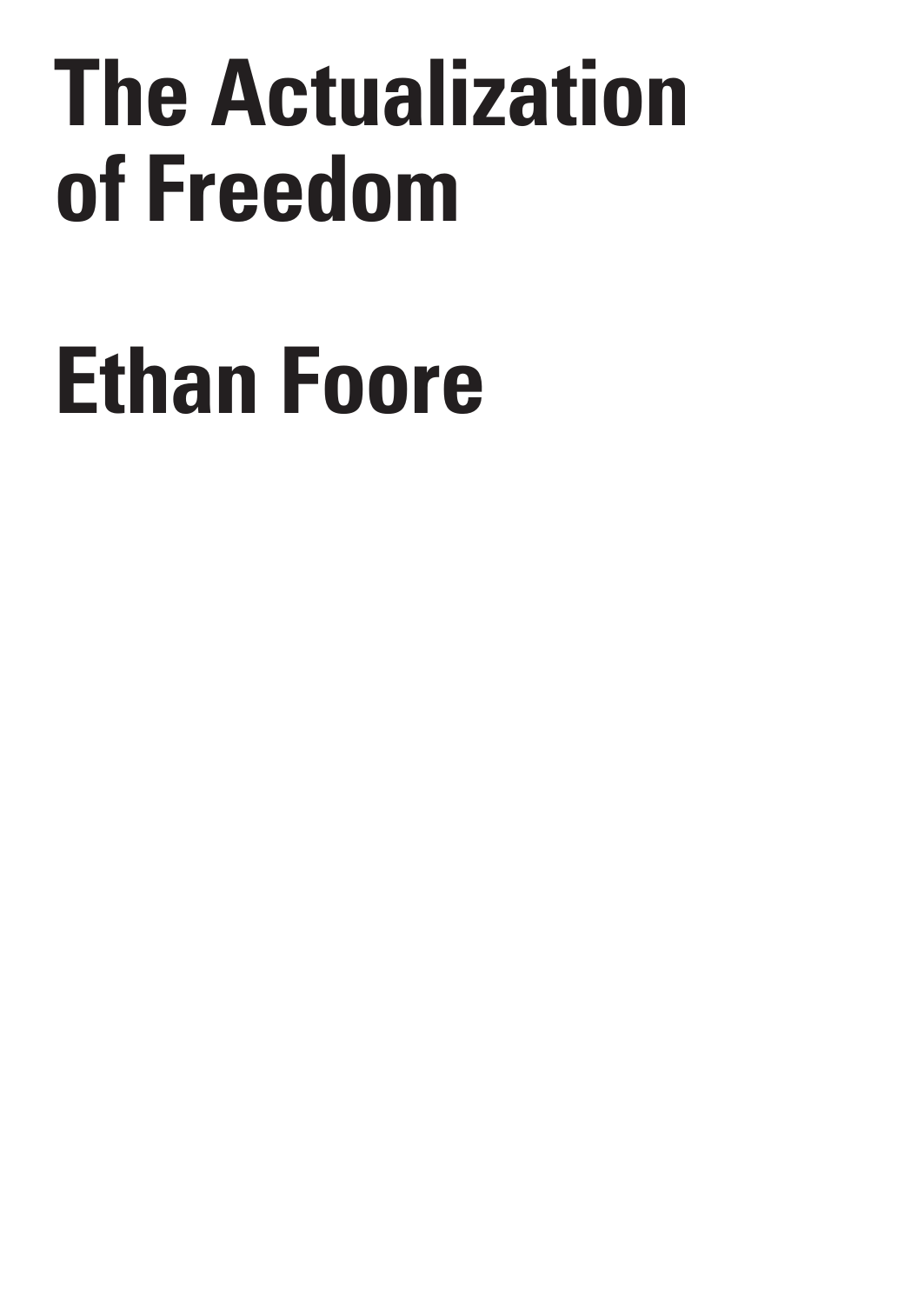**Abstract:** In the *Elements of the Philosophy of Right* (1820), Hegel argues that neither abstract (negative) freedom nor Kantian moral law (positive freedom) succeed in responding to the demands of their own truth. Instead, he argues that the moment we say anything about our freedom we are already articulating it in terms of right, and the demands of right are never only singular but always already inherently universal. The very essence of right for Hegel is freedom, with right being "the existence [*Dasein*] of the free will".<sup>1</sup>This essay argues that Hegel's philosophy of *Bildung* is essential for mapping a philosophical account of the process of right's objective realization in the world, wherein individuals freely participate in an objectively rational social order. The drawing out of the contradictions and failures in positive and negative freedom, as well as (necessarily) in Hegel's own philosophy of freedom, directly challenges commonly reproduced conceptions of freedom and right. Hegel's philosophy of *Bildung* explicates a process of self-cultivation toward universality where the individual actively participates in the development of world history through their own self-development, anticipating and forming the substance of right, and in the process reframing the apparent contradiction between freedom and restriction in the actuality of right.

& C R I T  $\mathbf{I}$ Q U E / Volume 8

C R  $\mathbf{I}$ S I S

Issue 2

**Keywords**Freedom · Right · Abstraction · *Sittlichkeit* · *Bildung*

#### **Arbitrary Freedom**

*"[T]he commonest idea we have of freedom is that of arbitrariness [Willkür]"*. 2

In his *Elements of the Philosophy of Right*, Hegel maintains that freedom to make arbitrary choices is an abstract, incomplete form of freedom. For Hegel, our freedom is never simply our own – one is never simply free to think and act as one wishes; there is always a normative dimension to freedom; the concept of freedom implies certain demands in relation to others, which, when ignored (or repressed or otherwise avoided), obscure spirit's (both the individual's and the world spirit's (*Weltgeist*)) selfrealization. Hegel maintains that the moment we assert anything about our freedom, we are already articulating it in terms of right, and the demands of right are never only singular but always already inherently universal.

For Hegel, right should not, as it is often understood, be taken as a "limitation of my freedom or arbitrary will",<sup>3</sup> but instead the individual

1 Hegel 2008 [1820], §29

2 Ibid., §15

3 Ibid., §22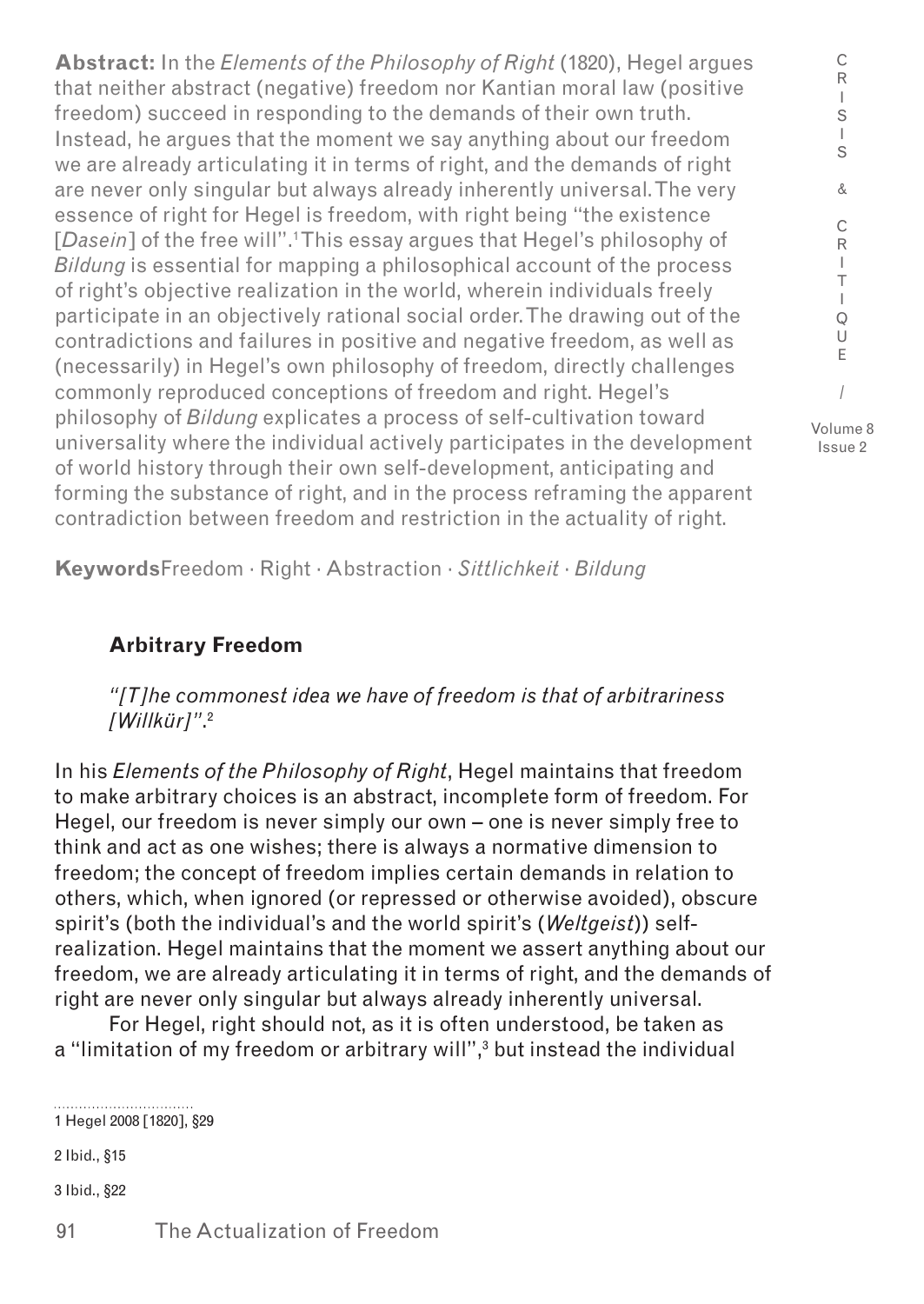will freely submitting itself to its own immanent necessity, having come to recognize the rational will in and for itself; spirit as it is in truth and not simply as a particular individual.

*"Only in freedom of this kind is the will with itself without qualification, because then it is related to nothing except itself and so is released from every relation of dependence on anything else. The will is then true, or rather truth itself, because its self-determination consists in a correspondence between what it is in its existence (i.e., what it is as objective to itself) and its concept; or in other words, the pure concept of the will has the intuition of itself for its goal and its reality"*. 4

Principal among Hegel's aims in the philosophy of right is to set out the true concept of freedom in its immediate actuality, "not simply in producing the determination as a contrary and a restriction, but in producing and seizing upon the positive content and outcome of the determination, because it is this which makes it solely a development and an immanent progress."5 While the concept of freedom as arbitrary choice must ultimately be left behind, one must nevertheless pass through this moment of spirit's path to becoming "pure knowing",6 and, in grasping it as a necessary, immanent failure, cultivate a concept of freedom constituting the essence of right.

The experience of freedom as arbitrary choice entails the "absolute possibility of abstracting from every determination in which I find myself".7 This capacity for abstraction, Hegel argues, is based on the "pure reflection of the I into itself" or the "pure thinking of oneself".<sup>8</sup>

When the subject takes itself as its own object, including its own material nature – taking its content as the object of its own freedom – an unbound possibility of determination opens up through self-reflection and the power of abstraction for self-determination. Hegel explains,

*"The absolute determination, or, if you like, the absolute impulse, of the free spirit is to make its freedom its object, i.e., to make freedom objective, both in the sense that freedom is to be the rational system of spirit and in the sense that this system is to be the world of immediate actuality. In making freedom its object, spirit's purpose is to be for* 

4 Ibid., §23 5 Ibid., §31 6 Hegel 2018 [1807], §567 7 Hegel 2008 [1820], §5 8 Ibid., §5

92 The Actualization of Freedom

/ Volume 8

Issue 2

C R I S  $\blacksquare$ S & C R I T  $\mathbf{I}$ Q U E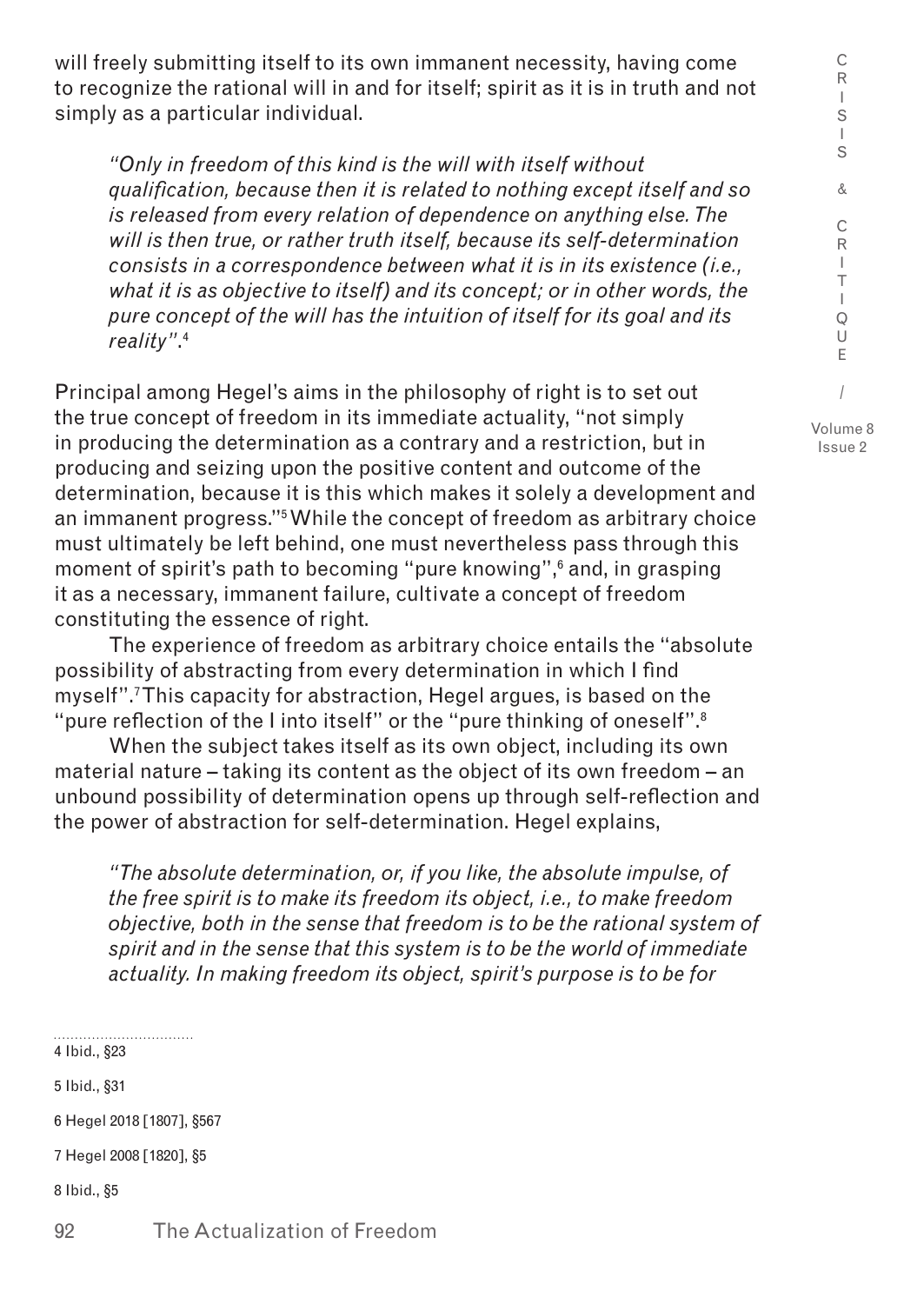*itself, as Idea, what the will is in itself. The abstract concept of the Idea of the will is in general the free will which wills the free will."*<sup>9</sup>

Another name for abstract freedom is "negative freedom"; freedom ascertained through the negation or denial of outside impetus through the force of reason. With negative freedom, freedom is taken as its own object, emancipating unconscious motivations from themselves through self-reflection and empowering reason to make a broad scope of potential decisions through the recognition of freedom as subjective arbitration. However, the array of potential decisions generated at this moment of free will is, for Hegel, not yet a situation of true freedom, as it entails the abstracted *content* of freedom disassociated from its true *form* (that is, it's *form-content*10). For Hegel, freedom *does* essentially entail such arbitrations, however, true freedom, he insists, consists more fundamentally in the active willing and maintenance of right.

This power of abstraction or internalization of what previously appeared as external (norms, traditions, customs, social laws, etc.) is sublated in Hegel's philosophy of right; pushed up against and beyond its fixity, where it's self-contradictory and intrinsically limited nature is made explicit; a redoubling of the process of self-reflection's selfobjectification.

In understanding freedom as the object of will as an "immediate actuality"<sup>11</sup> instead of as a subjective capacity, freedom must be, Hegel argues, taken as right. The essence of right for Hegel is freedom, where right is "the existence [*Dasein*] of the free will"12. While the free, arbitrary will is subjective at a certain level, when it regards itself as its own object, this process of abstraction leads to it giving itself the form of right. Right is, Hegel advances, freedom taken as an actuality and as an object for the will.

#### **The Practical Justification of Freedom in Kant's Moral Law**

What we learn from Hegel's analysis of abstract freedom is that it is an insufficient response to the demands of its own truth as right; that one is never truly free when the freedom of the individual is not formalized as right (i.e., it is not right if it is only the right for individual(s)). Essentially, we learn through abstract freedom that we need a concept of right with moral content; a concept of freedom that is completed by the "idea of

................................ 9 Ibid., §29

10As with a great work of art, freedom's form is its content and vice versa.

11 Ibid., §29

12 Ibid., §31

C R I S I S & C R I T  $\mathbf{I}$  $\Omega$ U E / Volume 8 Issue 2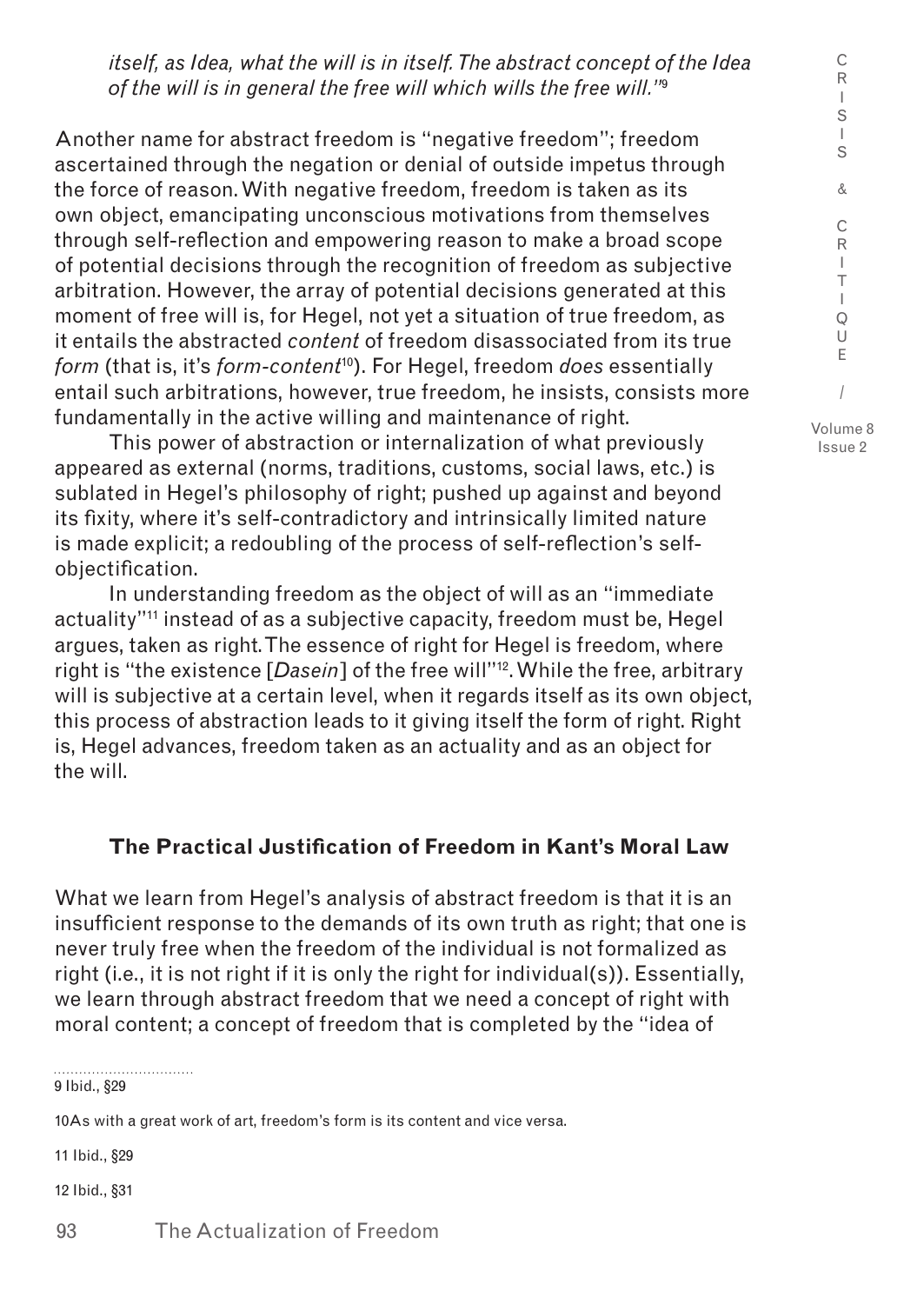the good".13 Yet, Hegel argues, the Kantian alternative of freedom as an autonomous causal power of the active subject governed by moral law (*Moralität*) can never be enough either, for it is never able to establish any kind of universally valid form of how people in society should be free in actuality together without relying on doctrines of duties for finite subjects. Hegel believes Kant's positive freedom reproduces a dualistic conception of freedom and reason, and that his (Kant's) practical philosophy presupposes a dimension of actual freedom, which Hegel seeks to render explicit as the realm of right *qua* the realm of the existence of freedom.

To quote Hegel,

*"The crucial point in both the Kantian and the generally accepted definition of right (see the Introduction to Kant's Doctrine of Right) is the 'restriction which makes it possible for my freedom or self-will to coexist with the self-will of each and all according to a universal*  law'. On the one hand, this definition contains only a negative *determination, that of restriction* […]*".*<sup>14</sup>

Hegel sees the insistence on right being a restrictive phenomenon to only be sustainable when it is taken as something not immanently rational but as an external, formal universal. Hegel asserts that Kantian moral autonomy is

*"…devoid of any speculative thinking and is repudiated by the philosophical concept. And the phenomena which it has produced both in people's heads and in the world are of a frightfulness parallel only to the superficiality of the thoughts on which they are based".15*

While Hegel sees Kant's formula of *reason=autonomy=freedom= morality* as a major breakthrough in philosophy, he thinks Kant leaves out something crucial, arguing that his conception of freedom lacks content – a problem which Hegel seeks to remedy. Further, the conception of freedom formulized by Kant, Hegel worries, risks the possibility of the subjective inclination being mistaken for universal rationality – wherein evil is mistaken for the good (though Kant would most likely argue that such an error would categorically fail to be a true transcendent judgment, in that case). Presciently, Hegel asks into the *content* of our moral duty, and what particular actions are to be derived from universal law – questions which Hegel does not see the categorical imperative to be

13 Ibid., §33 14 Ibid., §29 15 Ibid., §29

C R I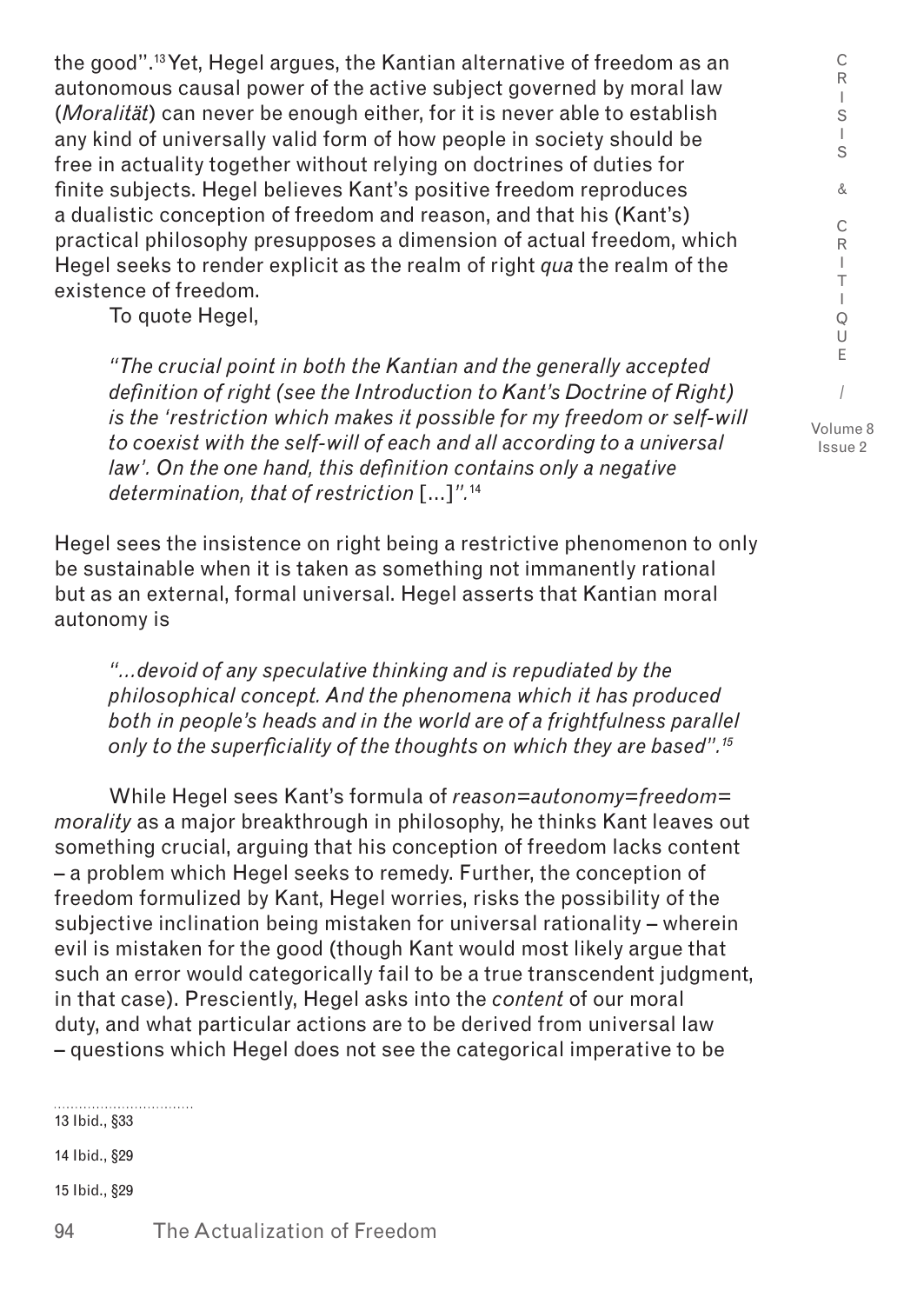capable of providing answers. While Kant's moral philosophy provides a rich array of normative principles, Hegel does not believe it adequately expresses what it means to actualize freedom and realize it as an object.

# **Actualizing Freedom through Failure**

Hegel's way forward is to argue that by going through these two failed conceptions of freedom we learn about what is required to adequately actualize freedom, through a maneuver of retroactive progression – where, through a mediation of these two inadequate conceptions of freedom, we learn about the demands that the concept of freedom comes with for manifesting ethical life.

Hegel concludes the *Philosophy of Right* by developing a theory of *Sittlichkeit* (ethical life) – in part as an attempt to resolve this very problem of Kantian formalism. Hegel regards *Sittlichkeit* as ethical behavior grounded in traditions and customs, developed through habit and imitation within the context of the objective laws of the community. With Hegel's theory of *Sittlichkeit*, which is marked by the family, civil society, and the state, Kantian moral law (as a formal universal principle) and the content of any truly moral action (particular expressions, i.e., the content of individual freedom) are combined. *Sittlichkeit* attempts to describe the person within the context of the community, ultimately aiming to bridge the gap between subjective understanding and feeling and the concept of general rights. The normativity of *Sittlichkeit* is aimed at transcending the individual, in contrast to Kant's *Moralität*, which, while it may be both rational and reflective, remains at its core individualistic.

Hegel's philosophy of *Sittlichkeit* aims at moving past abstract dualisms, as with Kant's moral and legal subject or with his motives of duty and inclinations; aiming to assess moral action on the grounds of duty in a different sense. While Kant and Hegel both believe freedom is equivalent to rationality, whereas Kant provides an abstract sense of duty, Hegel argues that rationality already exists and persists within the modern social institutions that we partake in our everyday lives, and that the philosophical standpoint should thus not be of setting right as an ideal one submits to so much as something to be realized through a process of reflective recognition.

In everyday experience, Hegel argues, right is already the way in which free will exists in the world. And when right is taken as such, it cannot simply be understood as a restriction on one's freedom, but, on the contrary, a precondition of it.

The process of habit formation in particular plays an essential role in Hegel's social ontology. He argues that it is through the mechanical reproduction of habitual action that universality is in large part formed.

C R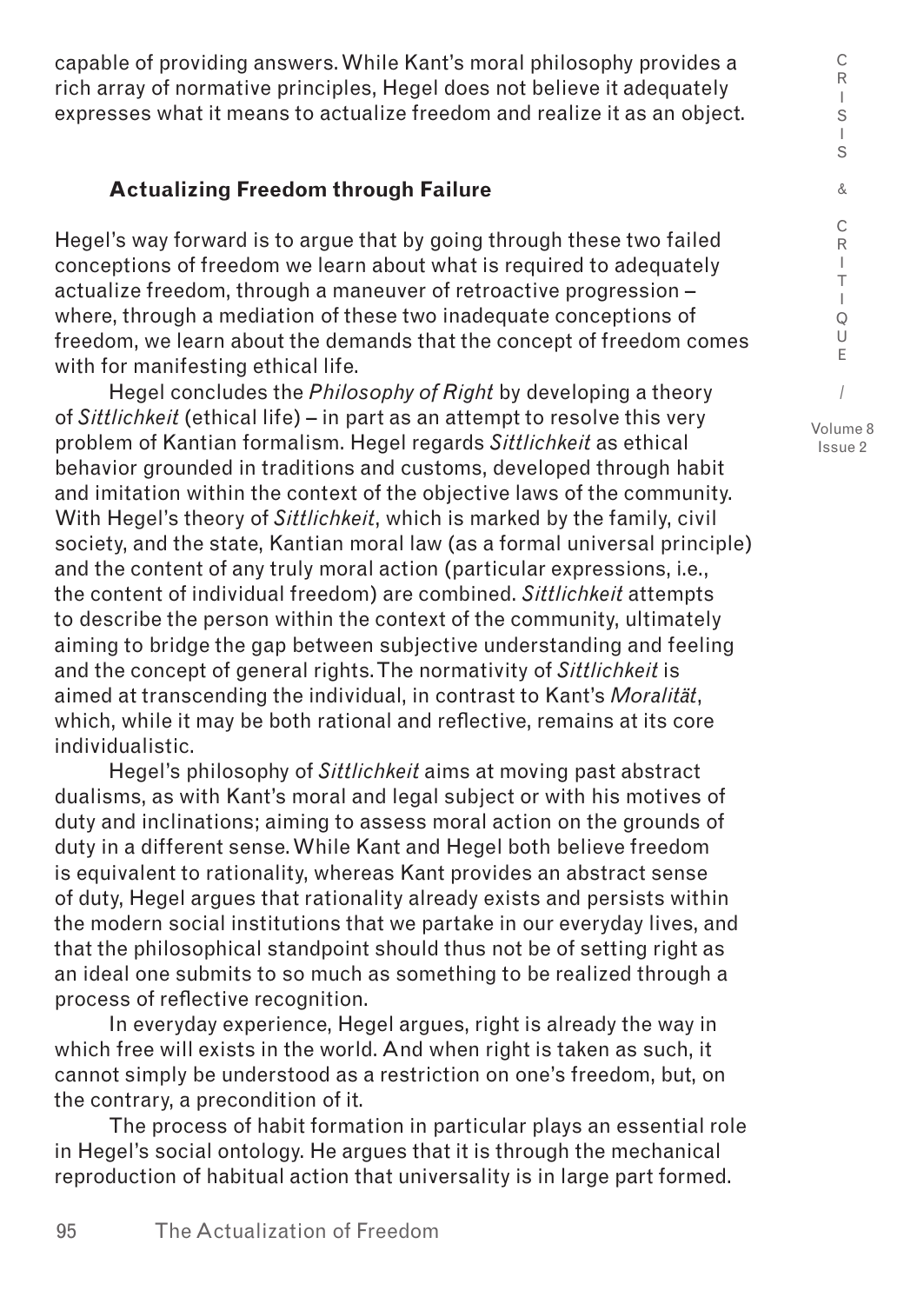Through the formation of habit (and more broadly "second nature"), a reflective distance to habit is also always inherently present for Hegel, wherein one is free to decide whether to follow a habit or not.

In this dialectical way, Hegel's philosophy of right aims to liberate one from abstract and dualistic conceptions of freedom to fundamentally change how one relates to the world and to others. For Hegel, the true resolution of the dichotomy of existence and essence, freedom and necessity, praxis and poeisis, the individual and the species, is found when the inheritance of hereditary nature and knowledge is dissolved and in that dissolution is reconsidered through the sphere of ethical life in the form of "second nature." Hegel explains in the *Philosophy of Right* that,

*"The basis of right is, in general, the realm of spirit [das Geistige]; its precise place and point of origin is the will. The will is free, so that freedom is both its substance and its goal, while the system of right is the realm of freedom made actual, the world of spirit [Geist] brought forth out of itself as a second nature."*<sup>16</sup>

Or, as Neitzsche puts it, we "implant in ourselves a new habit, a new instinct, a second nature."17 The formation of this "second nature" is the object of *Sittlichkeit*.

However, to turn the Hegelian dialectical screw a bit further, even Hegel's *Sittlichkeit* is an inadequate conception of the actuality of freedom. Even at the end of the book, having moved through the three spheres of Abstract Right (*das Abstrakte Recht*), Morality (*Moralität*), and Ethical Life (*Sittlichkeit*), there is in the end no resolution, only heightened contradiction for the "will [*Wille*] that is free in and for itself".18

Ultimately, as Hegel recognizes, it is world history and not philosophy that is ethical life's ultimate "court of judgment".19 The real movement which dissolves the present state of things and in that dissolution develops something new is, while immanent to the thinking of elements in their immediacy as both objects and relations – the will that is free in itself – is also participatory – the will that is free for itself. The dynamic of the historical process therefore entails the convergence of both concrete intervention and/or assent and (and through) a philosophy that anticipates the praxis of the future; a regressive–progressive moment that grounds us within the incessant chaotic flux of appearances. While *Sittlichkeit* is structured in such a way that freedom is actual and

16 Ibid., §4

17 Nietzsche 2014 [1873–1876], p.76

18 Hegel 2008 [1820], §33.

19Ibid., §341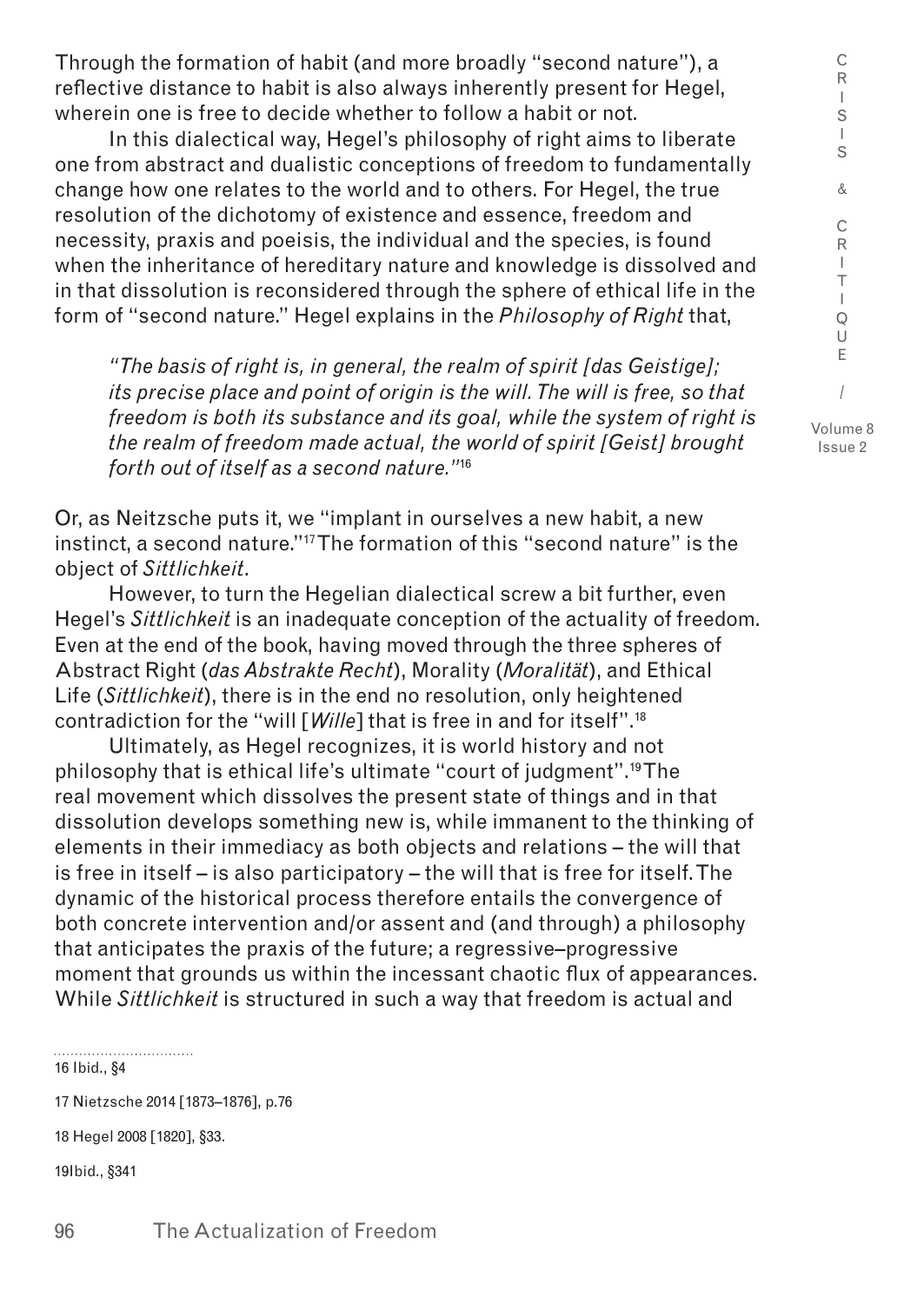concrete (as in the forms of the family, civil society, and the state), it describes the existence of freedom but the living actuality of freedom remains a movement of world history more generally. *Sittlichkeit* reveals the truth of freedom, but in the end it is not the state but people who are consciousness of freedom and who manifest that truth in living actuality. In short, the limits of Hegel's conception of ethical life (*Sittlichkeit*) is commensurate with the limits of philosophy itself.

*"When philosophy paints its grey in grey, then has a shape of life grown old. By philosophy's grey in grey it cannot be rejuvenated but only understood. The owl of Minerva begins its flight only with the falling of dusk."20*

The retroactivity of philosophy, always arriving too late, applies just as much to Hegel's own philosophy as to any other. The "shape of life" that Hegel depicts in *Sittlichkeit* has, in the end, itself already grown old; it is already in decline as Hegel conceptualizes it.

## **The Dasein of Freedom**

Even from this highly abridged summary, the relevance of *The Philosophy of Right* for us today is already apparent. The insistence on freedom being not only a capacity but also objectively tied up in the whole network of social and institutional relations with others (the state in its concrete, historical actuality) that inform right, throws the sufficiency of the commonly held notion of freedom as volitional self-determination – freedom of choice, freedom of religion, economic freedom, etc. – into question.

Hegel isn't opposed to abstract freedom, but instead aims to buttress it with a stronger logical foundation through an examination of its immanent self-contradiction. For Hegel, right normatively situates the context within which arbitrary freedom may be actualized in the first place. Right is not external to the self, but is precisely where "I" as a free being have my existence in the world.

Hegel's concept of right (the *Dasein* of freedom) therefore gives us a different account of how we should understand the relationship between freedom, restrictions, and demands, where, instead of taking freedom as a goal, it is taken as an immediate actuality, with the philosophy's task being, from a Hegelian perspective, for the owl of Minerva (i.e., philosophy) to play its part in bringing the period to an end by bringing its essential elements fully to consciousness and in so doing precipitating a situation of the free development of the world historical process in the dissolution and restructuring of those elements.

20 Hegel 2008 [1820], §Preface, p.16

C R I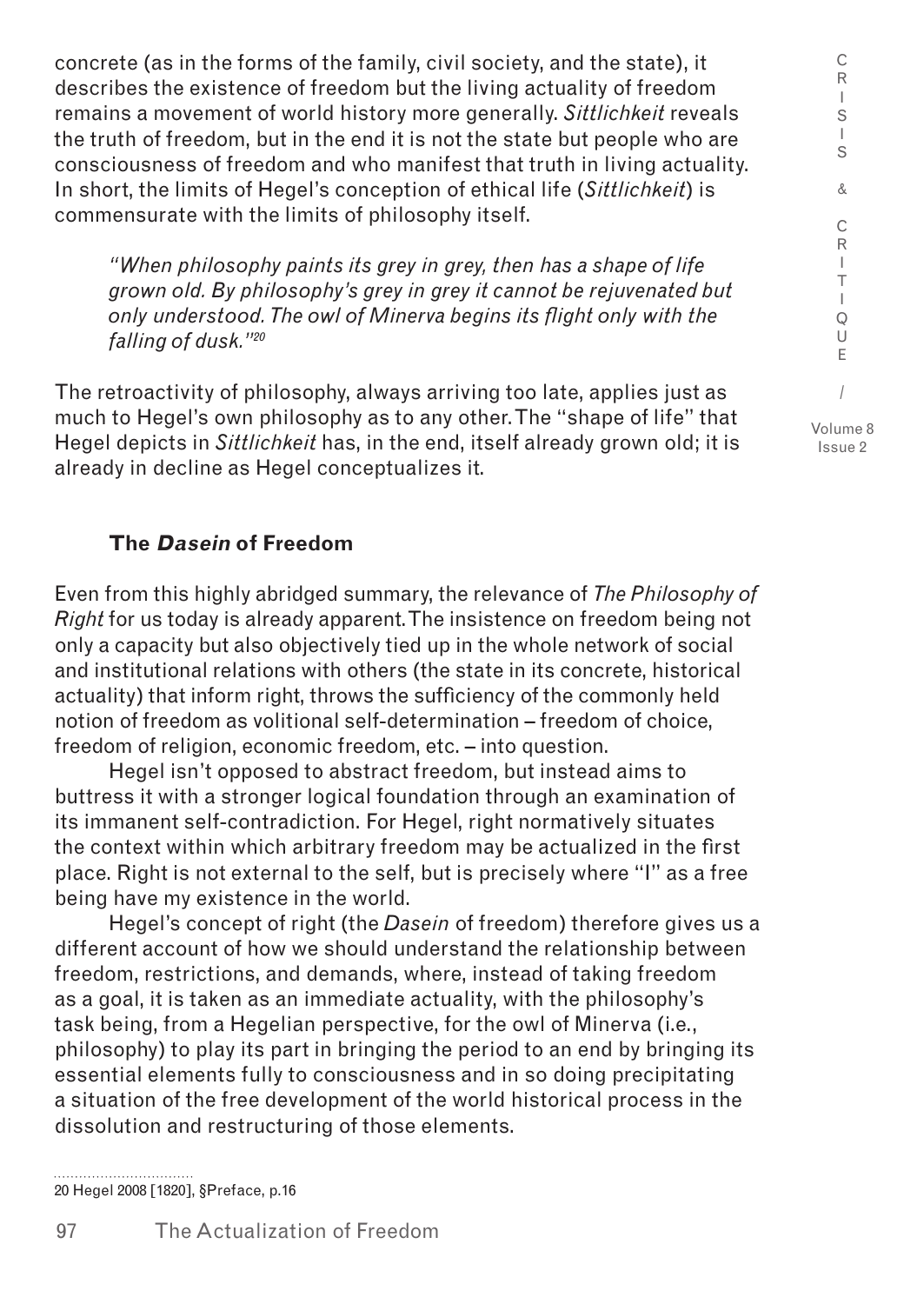But still, since the *Philosophy of Right* aims to provide a philosophical account of right and its realization in the world, what does it really take to be subjectively free in an objectively rational social order, taking into account the limitations of philosophy itself? In other words, how is a state of freedom, with full consciousness of the limitations of positive and negative freedom, actually formed?

# **Hegel's Philosophy of Bildung**

Hegel's *Philosophy of Right* show how each and every attempt to formalize freedom in the form of right fails, in a determinate manner, and this even includes the conception of it that Hegel leaves us with at the end of the book.

Hegel's theory of modern ethical life attempts to identify the type of social world wherein a strong sense of individuality could be successfully integrated in civil society. Key to this is the formation of norms, traditions, customs, social laws, and so on. Yet these formations are ambiguous in relation to the good and the rational. The Hegelian subject remains contingent, historically specific, and structured by this or that epochal form of consciousness – the only constant being the dialectic itself. Yet is this ambiguity inevitable in the nature of freedom, or is there something we are leaving out?

In the *Philosophy of Right*, Hegel reflects on the process whereby subjective freedom is manifest in an objectively rational social order through the concept of *Bildung. Bildung* is a crucial concept in Hegel's account of the free will and selfhood in general. When attempting to understand the Hegelian account of the actualization of freedom, it is indispensible.

So what is *Bildung*? It is not easily translated into English. *Formation, cultivation, maturation, enculturation, education* – each term has its relevance and its limitations. There is neither consensus on the exact meaning by which Hegel uses the term nor on the significance of it in his philosophy.

It should not come as a surprise that Hegel, who is well known for his meticulous use of terminology, uses *Bildung* in a very precise way. For him, the term entails the formative self-development of spirit as both individual and universal; both the cultivation of persons in particular and the human race construed as world spirit in general. He portrays it as a historical process of spirit coming to know itself as spirit; a process of self-formation that is riddled by contradictions, as one might expect.

*Bildung* takes place as a self-driven process of cultivation as well as a social enterprise entailing the liberation from everything predetermined and given. Immediately we can see here the essential role of abstract (negative) freedom at play. However, Hegel goes further, passing

C R I T I Q U E / Volume 8

C R  $\mathbf{I}$ S I S &

Issue 2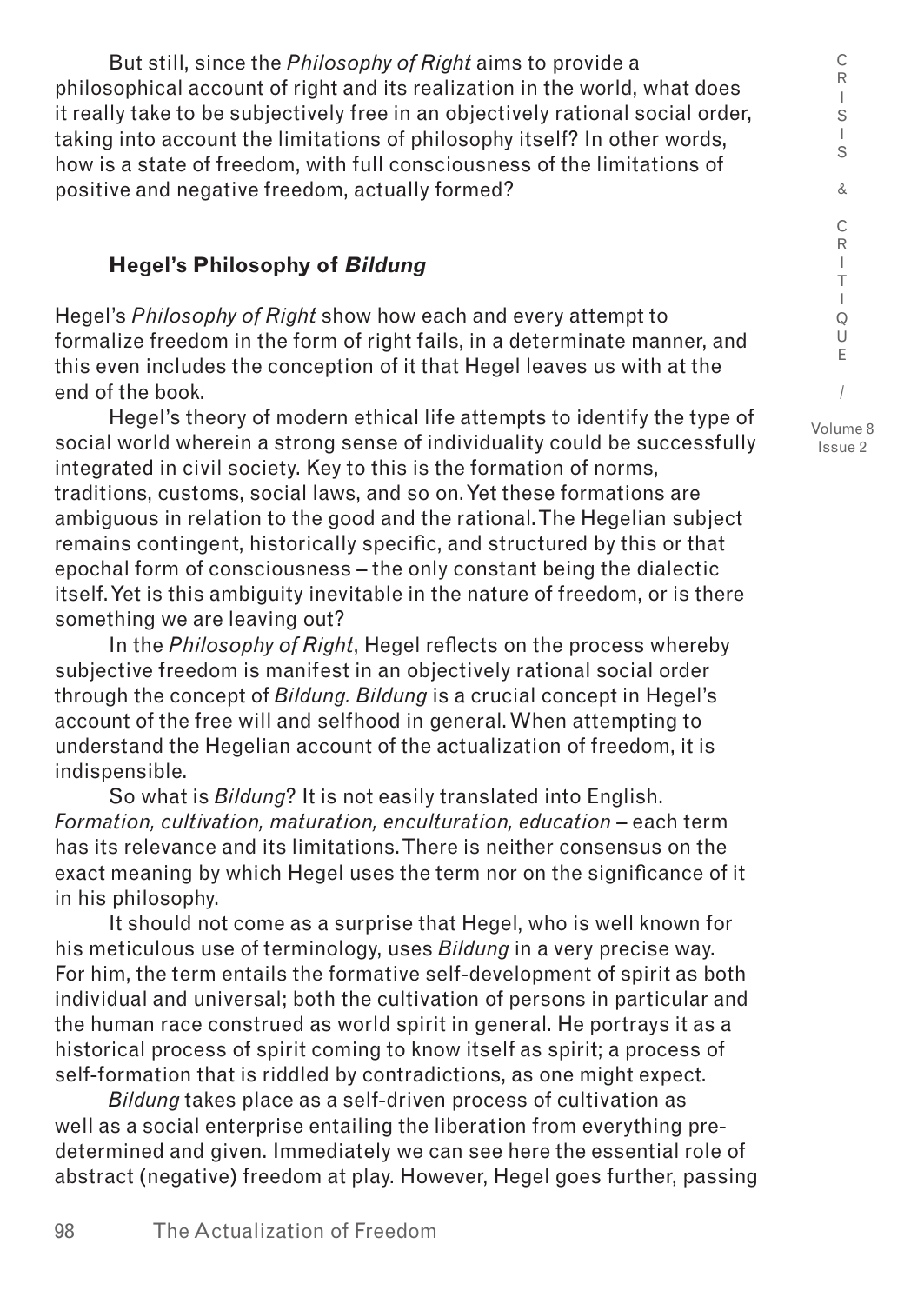through both negative freedom and the Kantian moment of practical formalism (positive freedom), by associating *Bildung* with the recognition of otherness – a distinctly Hegelian maneuver. Hegel writes,

*"[T]he interest of the idea [of freedom], which does not lie in the consciousness of the members of civil society as such, is the process of raising their singularity and naturalness . . . to formal freedom and formal universality of knowing and willing, of forming (bilden) subjectivity in their particularity"*. 21

The dialectical core of *Bildung* entails the rising above one's own historicalcultural context through its negation. Yet this negation is not an abstract negation, but a determinate (double) negation, with the result being reflective reconciliation. The process does not simply entail one being confronted by the other, but the understanding of the other as such, and in that, struggling for a higher, universal form of liberation – no longer simply immediate or natural, but spiritual at the same time. *Bildung* can be taken as the hard labor of liberation where the "subjective will itself attains objectivity within itself, an objectivity in which alone it is for its part capable and worthy of being the actuality of the Idea." $22$ 

In the process that is *Bildung*, one freely submits their own freedom and desires to the demands of ethical life, with members of civil society brought into relation with all others and learning to adjust their behavior to the wider set of norms than a self-cultivated individual would abstractly ever be willing to acknowledge, since *Bildung* is not a purely conscious process of free arbitration, but also an unconscious, involuntary process historically specific as this or that epochal form of spirit. *Bildung* for Hegel is in part an unconscious, involuntary process because the individual does not begin with a desire to be formed, but is forced to adapt through this process as an individual seeking to satisfy their basic needs in civil society. In this way, *Bildung* is capable of accounting for both substance and self; mind and matter.

Hegel even goes so far as to at one point define *Bildung* as the liberation of the subject through "hard work against the sheer subjectivity of behavior, against the immediacy of desire as well as against the subjective arrogance of feeling and the arbitrary will (*Willkur*) of pleasure".23 Subjective freedom in the participation of civil society is hence mediated by and retroactively based in the process of *Bildung*.

With *Bildung,* the apparent restrictive nature of habit (e.g. the denial of subjective desire, etc.) is taken as a precondition of formal, *ethical freedom.*

21 Ibid., §189 22 Ibid., §187 23 Ibid., §187

S I S & C R I T I Q U E / Volume 8

Issue 2

C R  $\mathbf{I}$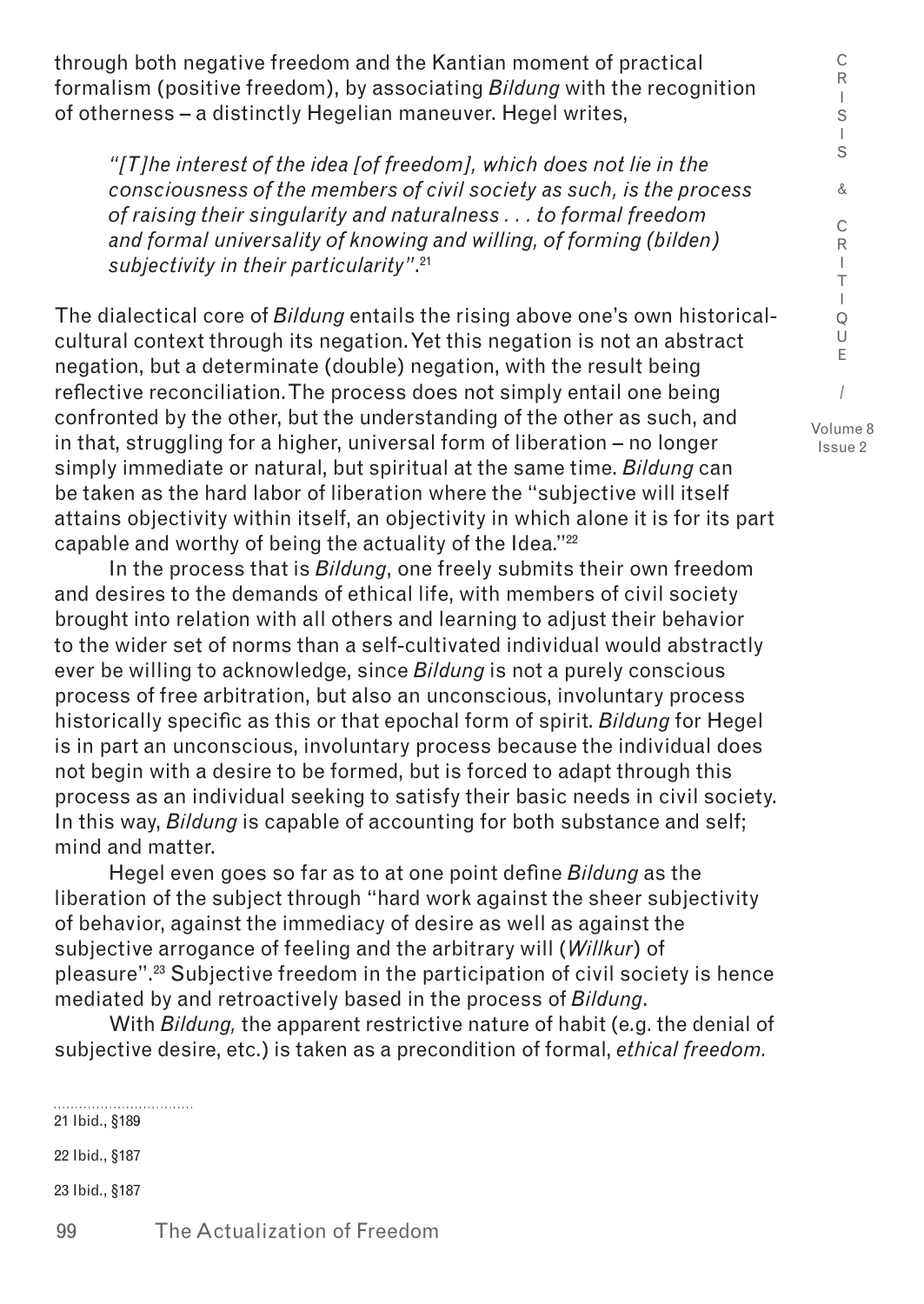However, that subjective freedom is only true freedom when it is not only taken as one's duty, but also as one's own subjective choice.

When the subject objectifies their own freedom, they are considering their own behavior from an impersonal, abstract standpoint. Yet *Bildung*  cannot be reduced to simply the educational activity of the individual, for the development of the self as an abstract particularity disconnected from the social and historical-cultural world overlooks the link between an individual's self-development and their encounter with the world, transcending one's particular contextual cultural situation and entailing more concretely the self-cultivation of *Dasein* toward universality in general.

### **Freedom's Substance**

#### *"Education is the art of making people ethical."*<sup>24</sup>

In a striking passage, Hegel writes that "It belongs to *Bildung*, thinking as an individual's consciousness in the form of the universal, that I am grasped as a universal person, in which everyone is identical. The human being counts because he is a human being, not because he is Jewish, Catholic, Protestant, German, Italian, etc."25

In other words, *Bildung* allows us to regard every human being as first and foremost a human being, and only secondarily as the member of some narrower community. In taking freedom as the essence of right, where right is "the existence [*Dasein*] of the free will",<sup>26</sup> the particularity of the individual is however not swallowed up, but instead becomes enriched through this process of reflective recognition and the appropriation of otherness. The process of *Bildung* directs one towards a subjective position that accepts contradiction as an inherent fact of every identity. There is no reconciliation with the other at the level of the individual, instead the contradiction of otherness is internalized and, through reason, transformed from a given into an object of inquiry (i.e., a problem).

By consciously appropriating the universal point of view, one does not reach a fixed, final perspective, but instead participates in an ongoing process of spirit's self-actualization – not as a predetermined necessity but a retroactive process of hard labor on behalf of the individual.

The essence and outcome of the process of *Bildung* is freedom because the "fixity" of the uncultivated (*ungebildeten*) individual is sublated, resisting the immediacy of desire and the arbitrariness of inclination – i.e., the restless spirit *par excellence*.

24 Ibid., §151 25 Ibid., §209 26 Ibid., §29

/ Volume 8 Issue 2

C R I S I S & C R I T I Q U E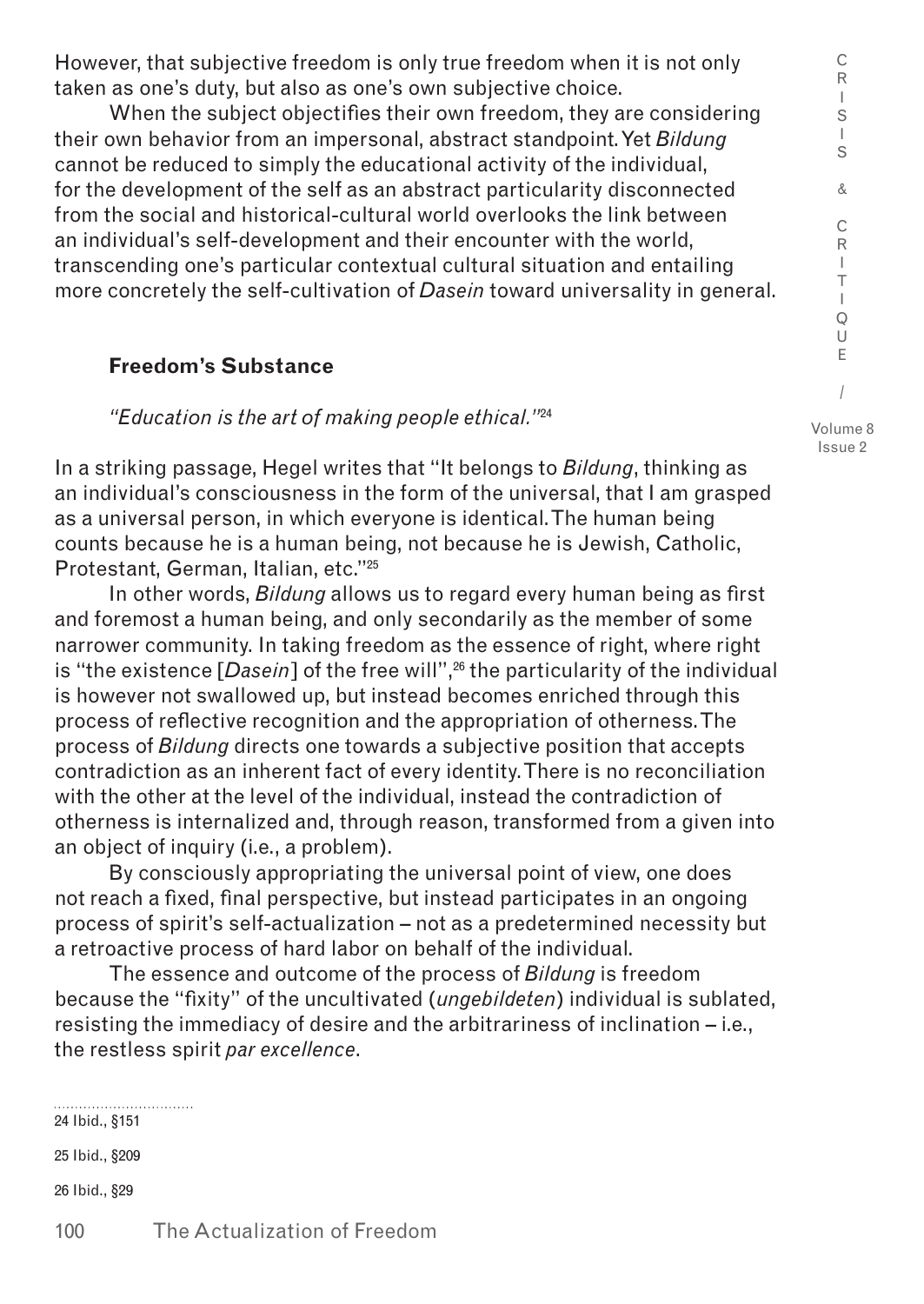Through the process of *Bildung*, we not only discover but also take into critical possession human culture – being the process whereby the individual is emancipated from their given context and opening up the possibility of the individual's participation in the development of world history through their own self-development and self-criticism. The actuality of freedom entails the self-cultivation of man (*Dasein)* toward universality – a process which constitutes the meaning of *Bildung* in Hegel's philosophy of right.

Against the by-and-large historically detached language of individual rights, individual choice, and the power of rights-bearing individuals, the idea of right as the basis of freedom in world history directs us towards the revival of a collective ethos of inclusive, participatory civic culture – at least beginning at the level of the reader's imagination; a civic culture in desperate need of being reimagined and rebuilt; a, if only imagined, locus where collective agents and critically engaged citizens are brought together.

Feuerbach was right when he said, to paraphrase, man can and should raise himself above the limits of his own individuality.<sup>27</sup> And it is precisely *Bildung* that is the practical-philosophical process that drives this development; a process not simply of informing, but of enforming<sup>28</sup> and enculturing as well. The role of *Bildung* is not to establish a state of affairs where reality is adjusted (i.e., it is non-utopian), but instead it is the critical habitation of the already existent movement that dissolves the present state of things in its illusory fixity; spirit as it is in truth and not only as a particular individual. The habits and more general "second nature" formed through *Bildung* produces individuals as "moments" of the social whole, while immanently and immediately negating the content and framework of that totality as well. Without guarantees or inherent necessity, *Bildung* comprehends the formation of "second nature" in terms of the good and the rational through its retroactive recognition of "the *in-self* as well as its *opposite*; or, what is the same thing, the relation of the *actual world* to the *in-itself qua a beyond* […] as much a *negating* as a *positing* of that actual world."29 The individual as such is here understood at the same time to be a "moment" of and an exception to the social whole.

The premises underlying present-day society (in the form of "second nature" and as the product of *Bildung*) already form the (if only embryonic and potential) basis of universal right beyond the finitude of any means– ends dichotomy, where the constitution of new forms of power, education, production, communication, and other processes may be rethought, resolved, and further problematized through the speculative mode of cognition that Hegel develops so definitively in his *Philosophy of Right*.

R I S I S & C R I T I Q U E / Volume 8 Issue 2

C

<sup>27</sup> Feuerbach 1989 [1841], p.299

<sup>28</sup> Self-fashioning; self-forming.

<sup>29</sup> Hegel 2008 [1820], §559